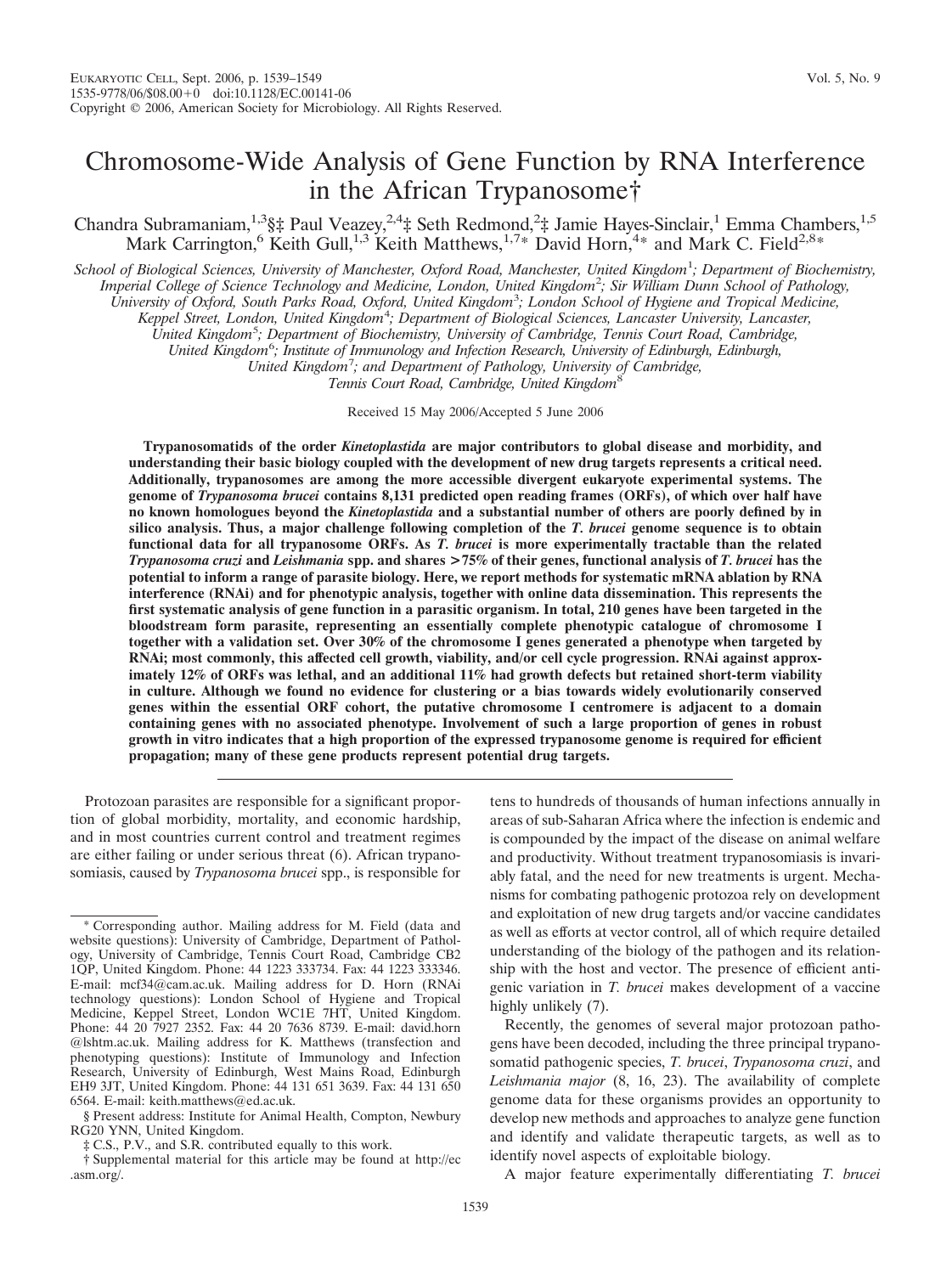from *T. cruzi* or *Leishmania* is the availability of a robust RNA interference (RNAi) system in the former (12, 36); recent data indicate that *T. cruzi* and *Leishmania* lack components required by the RNAi pathway (13, 32), and *T. brucei* has emerged as a pathogenic trypanosomatid model system. Comparison of the genomes of *T. brucei*, *T. cruzi*, and *Leishmania* indicates that, excluding pathogen-specific systems such as antigenic variation, abundant plasma membrane components, and mechanisms of cell invasion, there is a remarkable level of conservation of predicted gene function and genomic architecture (17). Specifically, 76% of *T. brucei* genes are shared between all three sequenced kinetoplastids, and a further 6% are shared with *T. cruzi* and 1% with *Leishmania* (17). Hence, understanding gene function in *T. brucei* is anticipated as contributing to the functional assignment of *T. cruzi* and *Leishmania*. Further, the position of *T. brucei* within the Excavata provides a valuable experimental system for the analysis of biology in eukaryotic taxa distant to the classical model systems, specifically metazoa and fungi (34).

In silico analysis of the *T. brucei* genome presents several significant challenges. In particular over half of trypanosome open reading frames (ORFs) have no identifiable counterpart in higher eukaryotes and can lack identifiable domain or motif features, posing difficulties for annotation and functional assignment (16, 17). Both the great evolutionary divergence and novel functions likely contribute to this aspect; the molecular systems mediating antigenic variation, kinetoplast/basal body assembly, chromosomal segregation, and intracellular signaling may all require the activity of novel protein factors that are not conserved across the eukaryota. Major noncoding features of the trypanosome genome also remain cryptic, including centromeres (29) and RNA maturation and turnover motifs (23). Experimental confirmation of in silico predicted gene models is thus highly important for defining the functional potential within the trypanosome genome. The *T. brucei* genome consists of 11 pairs of diploid megabase chromosomes together with a large number of mini and intermediate-sized chromosomes; the major repository of coding potential appears to reside on the megabase chromosomes (20).

We report an RNAi analysis of the ORFs on chromosome I of *T. brucei*. We address potential clustering of essential ORFs within predicted polycistrons, biases in the DNA strand location or position within a polycistron, over- or underrepresentation of conserved ORFs, and the functionality of ORFs of  $\leq 150$ codons. We find that a large proportion of ORFs are important for robust growth in vitro, with clear implications for the complexity of cellular homeostasis and potentially virulence, evolutionary fitness, and selection of drug targets. Except for an absence of phenotype-associated ORFs adjacent to a putative centromeric region, there are no detectable biases to ORF location correlating with phenotype.

# **MATERIALS AND METHODS**

**Target selection and construction of RNAi strains.** The nucleotide sequence of *T. brucei* chromosome I is predicted to contain 369 ORFs. For selection of the target set for RNAi analysis, these ORFs were parsed initially for membership of chromosome I-specific clusters, membership of widely dispersed but highly similar gene families, annotation as pseudogenes, or membership of the variant surface glycoprotein (VSG) gene family. We excluded the subtelomeric regions at either end as these contain repetitive sequence, *VSG* genes, and expression site-associated genes that are widely dispersed through the genome; this included

 $\sim$ 200 kbp at the left-hand end and  $\sim$ 100 kbp at the right-hand end of the chromosome. For chromosome I clusters, we elected to design pan*-*specific RNAi constructs predicted to knock down the message from all members of the clusters. ORFs that were part of a multigene family represented on additional chromosomes were excluded from the analysis, as were ORFs clearly annotated as pseudogenes and/or VSGs. Further, the remaining set of ORFs was then subjected to a primer prediction algorithm, RNAit, designed to minimize the potential for cross talk and, hence, off-target effects (30); ORFs that failed either the cross talk or the primer prediction routine were also excluded. It should be noted that the microRNA complex may be absent from the trypanosome system, while the use of large portions of sequence minimizes the possibility of off-target effects which can be frequent when small oligonucleotide-based small interfering RNAs are used (9); hence only a single construct was used to target each ORF. This resulted in the selection of 197 knockdowns for inclusion and is 57% of the total number of ORFs and  $\sim 70\%$  of the ORFs within the core region of the chromosome. We also selected a small number of additional ORFs as a validation set (see Table S3 in the supplemental material), bringing the total to 210; this latter set was chosen based on an expectation that its ablation would be detectable by one or more of the assays used in the analysis.

All target ORFs were amplified from purified genomic DNA obtained from in vitro cultures of *T. brucei* 427 (26). All PCR primers were of  $\sim$  23 bases and were designed to amplify fragments of 400 to 600 bp for convenience in downstream manipulations. PCRs were analyzed by agarose gel electrophoresis and compared with the predicted product size. Positive reaction products were ligated into the RNAi vector p2T7<sup>TAblue</sup>, a derivative of p2T7 optimized for direct cloning of PCR products (1). Following transformation into *Escherichia coli*  $DH5\alpha$ , plasmids were isolated using QIAGEN kits and screened by restriction enzyme digestion. All RNAi vectors were subsequently verified by dye deoxy sequencing prior to trypanosome transformation. Of  $\sim$  100 kbp of sequence produced in toto (ca. 500 bp times 200), we observed  $\sim$  5 nucleotide differences per kilobase, the vast majority of which were single base changes, likely reflecting a combination of single nucleotide polymorphisms between the 927 genome strain and the 427 experimental strain and errors introduced during amplification by *Taq* polymerase. Only two of the PCRs failed to generate a product  $(\leq 0.9\%)$ .

A total of 10 µg of each RNAi vector was linearized with NotI, checked for linearization by agarose gel electrophoresis, and introduced into the SMB (*T7RNAP*::*TETR*::*NEO*) cell line (40) by electroporation. Stable transformants were selected with hygromycin (2.5  $\mu$ g/ml) in HMI-11 medium. Note that the SMB line is routinely maintained with  $2 \mu g/ml$  G418 to retain the T7 RNA polymerase and Tet repressor.

We elected to do our analysis in *T. brucei* strain 427, even though this is not the genome reference strain (*T. brucei* TREU 927/4) (8), for a number of reasons. First, *T. brucei* 427 enjoys multiple systems for expression and has been in use in many laboratories for decades, with the result that it is exceptionally well characterized. Second, our analysis indicates minimal differences between strains 427 and TREU 927/4 at the level of the primary structure of individual ORFs, and there is no published evidence suggesting a significant biological difference between 427 and TREU 927/4 with the exception of its ability to readily transmit through tsetse flies (see reference 37 for analysis of this line). Third, inducible RNAi systems are in place for Lister 427, and many of the standard phenotypic assays were developed and validated in that strain.

We elected to work with cell lines rather than clonal populations. Statistically significant clonal analysis would require the study of three or more clones, and while we are aware that this strategy may result in increased false negatives due to the presence of heterogeneous populations in some of the transfected lines, we considered the advantage in terms of throughput to be persuasive.

**Assay design and protocols.** All assays were carried out using a standard operating procedure that was validated using wild-type 427 trypanosomes for simplicity, reproducibility, and sensitivity. Full details of experimental procedures are available at http://trypanofan.path.cam.ac.uk. For analysis of growth rates, transformed parasite cultures were split, and one subculture was induced with 1  $\mu$ g ml<sup>-1</sup> tetracycline. Growth of the induced and uninduced culture was then followed for up to 8 days, with cell number determined daily (except for days 5 and 6) using a Z2 Coulter counter (Beckman Coulter Inc.). Cultures were diluted daily and were counted in triplicate.

The copy number of the nucleus and kinetoplast, and hence cell cycle position, typically in 200 individual cells of the cultures, was determined by 4',6-diamidino-2-phenylindole (DAPI) staining of fixed cells (31) followed by analysis on a Nikon Eclipse E600 microscope equipped with a CoolSNAP-*fx* charge-coupleddevice camera (Roper Scientific) driven by Metamorph Software (Molecular Devices Inc.).

The endocytic and protein processing systems were probed using two wellcharacterized lectins, *Canavalia ensiformis* concanavalin A (ConA), which binds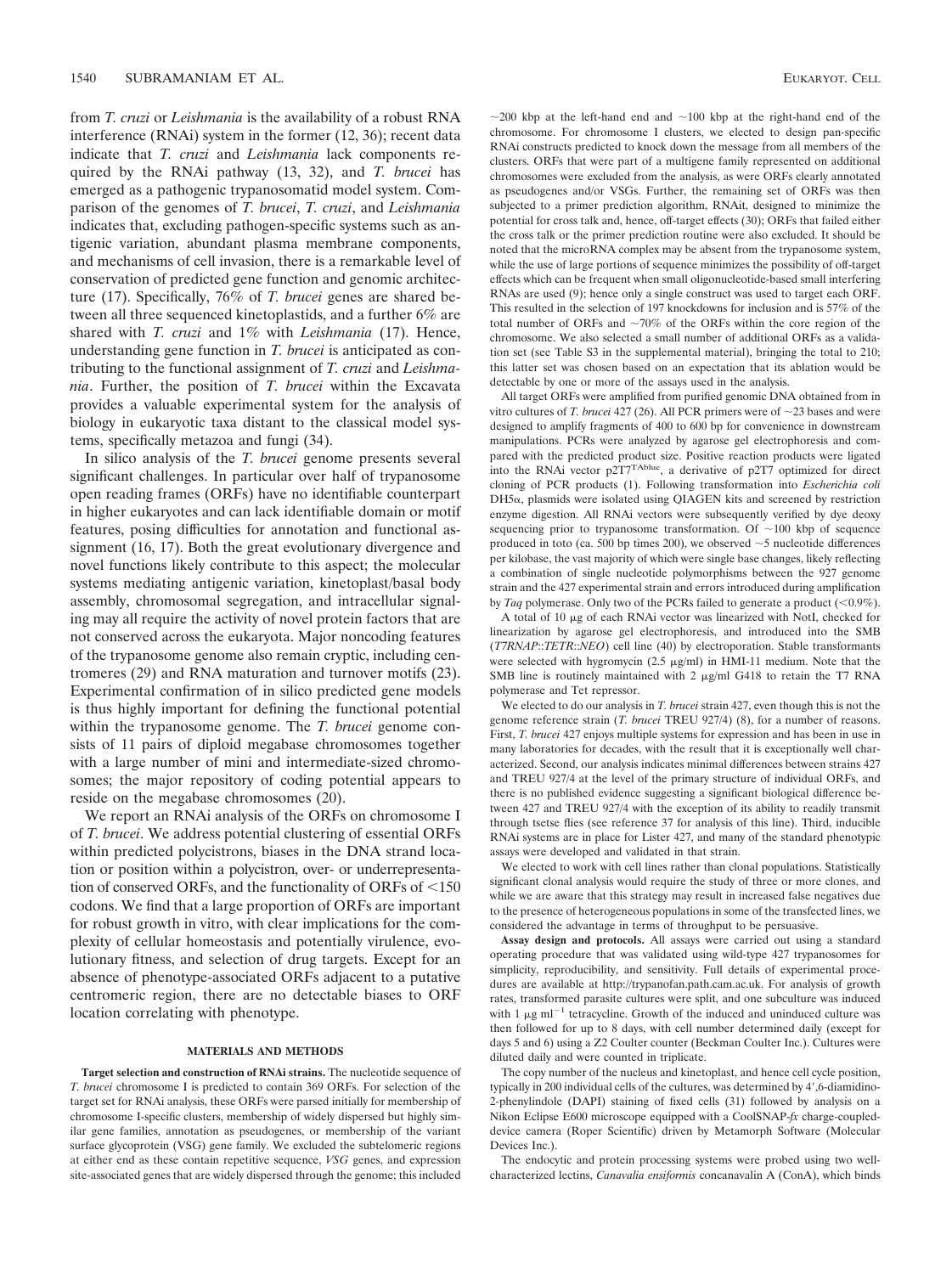mainly oligomannose-containing N-glycans and the glycosylphosphatidylinositol (GPI) core glycan, and *Lycopersicon esculentum* (tomato) lectin, which interacts preferentially with polylactosamine ([Galβ1-4GlcNAcβ1-]<sub>n</sub>)-containing glycans (5). For tomato lectin, cells were incubated in the presence of fluorescein isothiocyanate-tomato lectin (Sigma) in serum-free medium–1% bovine serum albumin (BSA) for 30 min at 4°C prior to washing, fixing, and mounting for analysis. For ConA, cells were incubated at 4°C, 12°C, and 37°C for 30 min with  $5 \mu g$  ml<sup>-1</sup> fluorescein isothiocyanate-ConA (Molecular Probes Inc.) in serumfree medium–1% BSA prior to washing, fixing, and mounting to preferentially label the flagellar pocket, early endosomes, and lysosome, respectively (18). The structure and function of the mitochondrion and Golgi complex were monitored by staining cells with MitoTracker (Molecular Probes) or BODIPY-ceramide (Molecular Probes), respectively. Cells were incubated with 100 nM MitoTracker Red CMXROS in serum-free medium–1% BSA for 30 min prior to fixation or 0.5 mM Texas Red BODIPY-ceramide for 1 h in serum-free medium–1% BSA (18). Images were acquired as above and processed in Photoshop (Adobe Inc.) for presentation.

Morphology and motility were assessed by phase-contrast microscopy. For morphology, cells were fixed with 4% paraformaldehyde and mounted, and images were collected. For analysis of motility, live cells were spotted onto a microscope slide, and the sample was immediately analyzed on a Nikon E600. Images were accumulated in Metamorph at 15 frames per s, and the images were exported as a stack. Image stacks were converted to Quicktime movies using Quicktime Pro (Apple Computer Inc.) at 15 frames per s.

**Data analysis and scoring criteria.** All primary phenotypic data were collected blind; geneDB accession numbers for individual ORFs were recoded with trypanoFAN designations (e.g., TFNX.XXX) for the RNAi plasmids, and the code was retained by the workers producing the DNA and not communicated to the phenotyping centers until analysis was complete (see Table S1 in the supplemental material). The numerical data obtained for growth were parsed according to the following criteria: a defect was recorded if, during the 4 days following induction, cell number in the induced culture was  $\leq 75\%$  (mild) or -50% (severe) of the uninduced culture for two consecutive days. DAPI analysis for wild-type cells indicated ~85% one nucleus/one kinetoplast (1N:1K), ~10% 1N:2K, and  $\sim$  5% 2N:2K. The numerical data obtained for DAPI analysis were parsed according to the following criteria. A defect was recorded if the following conditions were met: <4% or >17% 1N:2K; >12% 2N; >4.5% 0N, 0K, N > 2, or  $K > 2$ . If any two of these criteria were met, the phenotype was scored severe. This procedure was blinded; i.e., no information concerning the ORF targeted or the effect on other assays was provided. In all cases, a severe phenotype was recorded as red, mild as amber, and no phenotype or no discernible effect as green.

**Data validation.** Assays and data quality were validated by several methods. The primary concerns were elimination of systematic and nonsystematic error and bias from the analysis and generation of false-positive and false-negative annotations.

To assess nonsystematic error we resequenced a random 5% of the RNAi plasmid inserts following completion of the whole collection. All of these were correct, suggesting low error rates in plasmid handling and archiving. Observational bias was eliminated by using a blind code, preventing the experimenter from predicting the outcome based on the sequence of the RNAi construct (see above). Further, all data were subjected to rescoring by two additional investigators.

False negatives, i.e., cases where no phenotype is observed but one should be detected, can arise by several mechanisms, including an inappropriate time chosen for analysis, a broken RNAi system (11), mistargeting (27), and inappropriate/insensitive assays; false negatives can also arise because the gene product is stage specific and the ORF is not expressed in the mammalian infective form. First, due to the scale of the project, the time of analysis was selected as optimum for the majority of RNAi knockdowns and was adjusted following growth analysis if appropriate; typically, analysis was performed on day 4. Second, the effect on growth of an RNAi plasmid that contained a fragment of the *Aequorea victoria* green fluorescent protein (GFP) gene (TFN0. 1) or just the empty p2T7<sup>TAblue</sup> vector (TFN0.0) was analyzed. Both were predicted to have no impact on the replication time of transgenic trypanosomes, and, indeed, no significant growth defects were obtained. These data also served to standardize the threshold for a significant growth defect. Further, variability between growth curve replicates was typically  $\ll$ 10%. Third, Northern blot analysis was used to demonstrate that RNAi knockdown had resulted in loss of mRNA for a small subset of RNAi inductions; cell lines exhibited mRNA suppression whether or not there was a resulting phenotype (see Fig. 5). Fourth, batch-to-batch variability in analysis was monitored by the inclusion of the *T. brucei* clathrin heavy chain (TbCLH) knockdown, a strong positive control (p2T7 · TbCLH) (2) in each cohort of plasmids analyzed;  $p2T7 \cdot TbCLH$  always behaved as expected ( $>20$  independent transfections resulted in inducible death in each case, without exception), with significant cell death following 24 h of induction (not shown).

The level of false positives is less easy to quantitate, and while potentially arising from a number of sources, the principal mechanism is likely to be mistargeting of the RNAi construct, affecting expression of loci at other positions within the genome (27). Such an outcome, which is also low in frequency, requires considerable detailed additional work to characterize which could not be applied systematically to the set of transformants generated here. Given the comparatively high fidelity of homologous recombination in trypanosomes, we considered this to be a minor concern, and it was not addressed experimentally. Off-target effects due to RNAi we consider to be of very low frequency for the reasons discussed above.

To probe vital systems and cell cycle progression in trypanosomes well-characterized and simple assays were chosen; this selection also helped to remove some nonsystematic errors from the study. Specifically, use of antibodies and GFP chimeras was avoided due to a finite reagent supply (generating potential variability) or a lack of validation in the system at the time. Lethality was measured by growth analysis in liquid culture, together with analysis of the cell cycle, by virtue of DAPI staining. It should be noted that the threshold for detection of a phenotype by DAPI is significantly lower than for the growth analysis. For example, if 10% of cells arrest at cytokinesis, this would result in a highly significant increase in cells having two kinetoplasts and two nuclei, but such an effect may only result in a 10% decrease in growth, which is at the limit of reliable detection. Further, in many instances, cell cycle blocks are incomplete, such that while cells may be delayed in completing mitosis, the vast majority still manage to complete cell division; such a phenotype will also manifest as a strong DAPI phenotype with a weak growth defect.

**Data archiving and dissemination.** Data were loaded into a MySQL (version 4.0.16) relational database using a custom PERL script. Web pages were designed and generated with Web Objects (Apple Computer Inc.) to receive image data, and to process and display graphically the growth and DAPI data, graphs were dynamically created from the data contained within the mySQL database and served from a Mac OSX (version 10.2.8) server. A Boolean search engine is also incorporated into the website to allow rapid location of specific data, as well as hyperlinks to geneDB at the Sanger Institute.

## **RESULTS**

**Statistics of the ORF cohort and data set.** The chromosome I RNAi ORF set represented 197 individual knockdowns (see Material and Methods for details of selection and validation set). The targeted ORFs can be subdivided into five categories depending on their geneDB annotation; these categories are, specifically, 13 experimentally characterized ORFs, 47 ORFs with a potential function inferred from homology with other entries in the nonredundant database, 120 conserved hypothetical ORFs (mainly found in one or more additional kinetoplastid genomes), 8 hypothetical ORFs, and 9 ORFs designated as "unlikely," on account of a prediction that they encode a protein of less than 150 amino acids (Table 1) (http://www.genedb .org/genedb/glossary.jsp [Status Code Descriptions]). A large proportion  $(\sim 73\%)$  of trypanosome ORFs have unknown, poorly predictable, or unpredictable function (Fig. 1, inset).

**A high frequency of growth, cell cycle, and viability defects.** The collated data for all knockdowns are available in Table S1 in the supplemental material, in a summary in Table 1, and in the original data at http://trypanofan.path.cam.ac.uk. Overall, 65 knockdowns displayed a significant phenotype (33%). A high frequency of growth and cell cycle defects was obtained; 45 knockdowns (23%) had a growth defect, while 31 (16%) had abnormal cell cycle progression. Eleven knockdowns (6%) displayed a defect in both growth and cell cycle parameters, while one knockdown (0.5%) (TFN1.195) displayed a pleiotrophic defect; i.e., a number of cellular systems appear to be affected. A small number also displayed defects in morphology (cellular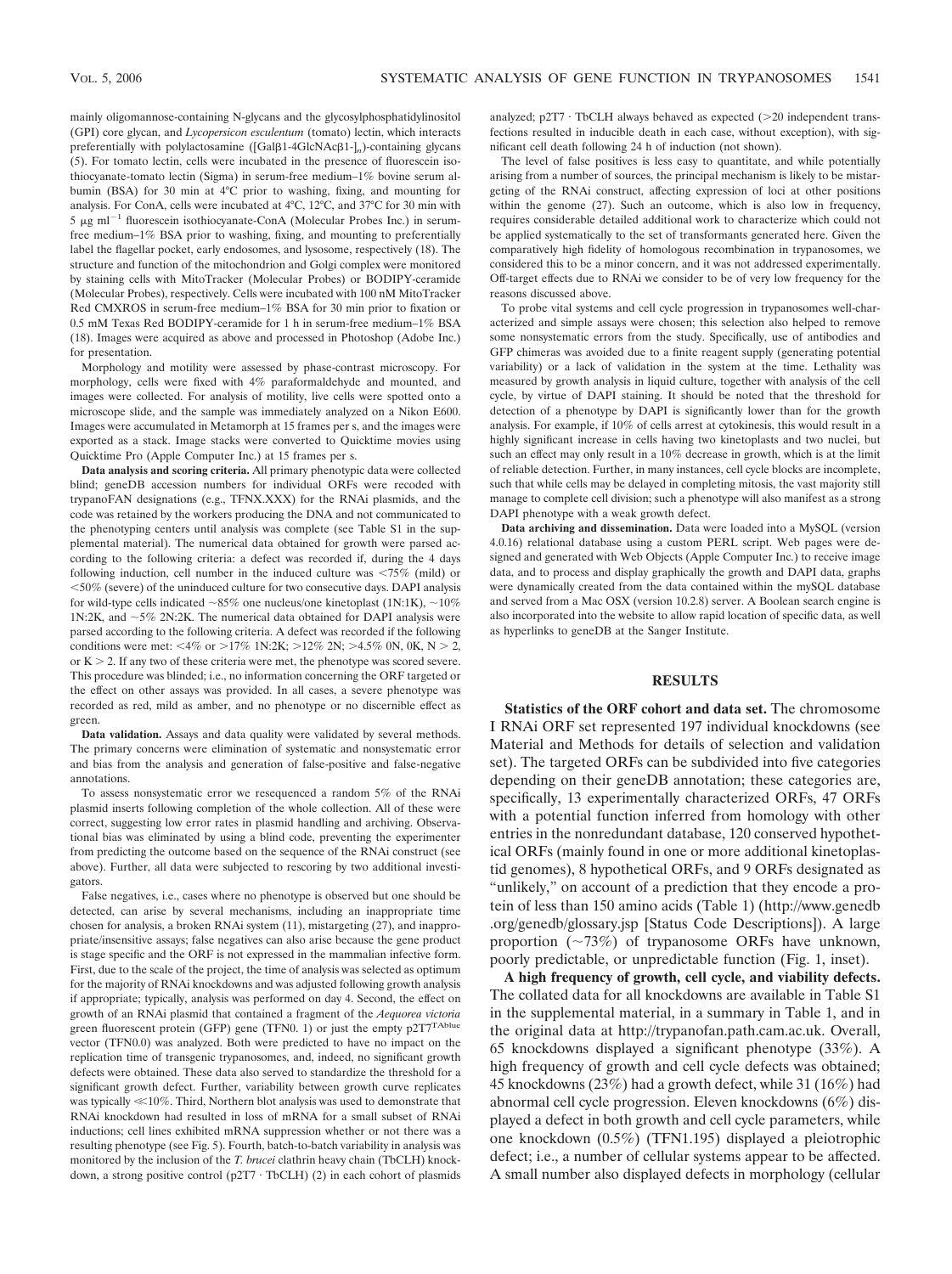TABLE 1. Summary of phenotype data characterized by ORF category *<sup>a</sup>*

| ORF category                             | Total no. of<br>ORFs analyzed | No. of ORFs in category |                              |                                  |                          |                                 | % of ORFs with     |
|------------------------------------------|-------------------------------|-------------------------|------------------------------|----------------------------------|--------------------------|---------------------------------|--------------------|
|                                          |                               | Growth<br>defect        | <b>DAPI</b><br>staining $^b$ | Growth and<br>DAPI staining $^b$ | Pleiotropic<br>phenotype | Total no. with<br>any phenotype | detected phenotype |
| Red (experimentally characterized)       | 13                            | 3                       | $\overline{0}$               | $\theta$                         | $\overline{0}$           | 3                               | 23                 |
| No. with Pfam annotation                 | 13                            |                         |                              |                                  |                          |                                 | 23                 |
| No. with predicted signal sequence       | $\overline{c}$                |                         |                              |                                  |                          |                                 | $\theta$           |
| Yellow (function inferred from homology) | 47                            | 13                      | 3                            | 3                                | $\Omega$                 | 13                              | 28                 |
| No. with Pfam annotation                 | 47                            |                         |                              |                                  |                          | 13                              | 28                 |
| No. with predicted signal sequence       | 8                             |                         |                              |                                  |                          | 1                               | 13                 |
| Orange (conserved hypothetical)          | 120                           | 28                      | 27                           | 8                                |                          | 47                              | 39                 |
| No. with Pfam annotation                 | 24                            |                         |                              |                                  |                          | 9                               | 38                 |
| No. with predicted signal sequence       | 25                            |                         |                              |                                  |                          | 6                               | 24                 |
| Green (hypothetical)                     | 8                             | $\mathbf{1}$            | $\overline{0}$               | $\overline{0}$                   | $\overline{0}$           | 1                               | 13                 |
| No. with Pfam annotation                 | $\overline{c}$                |                         |                              |                                  |                          | 0                               | $\overline{0}$     |
| No. with predicted signal sequence       |                               |                         |                              |                                  |                          | 0                               | $\overline{0}$     |
| Magenta (hypothetical, unlikely)         | 9                             | $\overline{0}$          | 1                            | $\theta$                         | $\theta$                 | 1                               | 13                 |
| No. with Pfam annotation                 | $\boldsymbol{0}$              |                         |                              |                                  |                          | NA                              |                    |
| No. with predicted signal sequence       | 5                             |                         |                              |                                  |                          | 1                               | 20                 |
| Total in all categories                  | 197                           | 45                      | 31                           | 11                               | 1                        | 65                              | 38                 |
| No. with Pfam annotation                 | 86                            |                         |                              |                                  |                          | 25                              | 29                 |
| No. with predicted signal sequence       | 41                            |                         |                              |                                  |                          | 8                               | 20                 |

*<sup>a</sup>* RNAi analysis was performed on ORFs from chromosome I by transfection of trypanosomes and scored as described in Materials and Methods. Data are taken from the full data set (see Table S1 in the supplemental material). Annotation categories are as defined at geneDB. Boldface data are values for the whole data set taken as a single category. NA, not available.

<sup>b</sup> Nucleus/kinetoplast copy number was determined by DAPI staining.

and/or organellar) but were almost invariably associated with a growth or cell cycle defect.

Bias in the incidence of knockdown-associated phenotypes was observed when the ORFs were considered by geneDB annotation (Table 1 and Fig. 1). Specifically, the three categories of ORF expected to give rise to functional protein products (experimentally characterized, function inferred from homology, and conserved hypothetical) all produced similar frequencies of phenotype (23%, 28%, and 39%, respectively). Given the sample sizes, there was no bias observed when these categories were further subdivided based on Pfam (protein family database) or signal sequence annotations (Table 1). By

Entire T. brucei



FIG. 1. Summary of the frequency of phenotypes obtained for *T*. *brucei*. The main pie chart shows genes that were analyzed as part of this study and that were assigned categories following the annotation at geneDB and color-coded accordingly. The percentage values refer to the fraction of genes in each category that generated any detectable phenotype that could be scored. Data are summarized from Table S1 in the supplemental material. The small pie chart (inset) shows the distribution of predicted genes in each category for the entire *T. brucei* genome (8).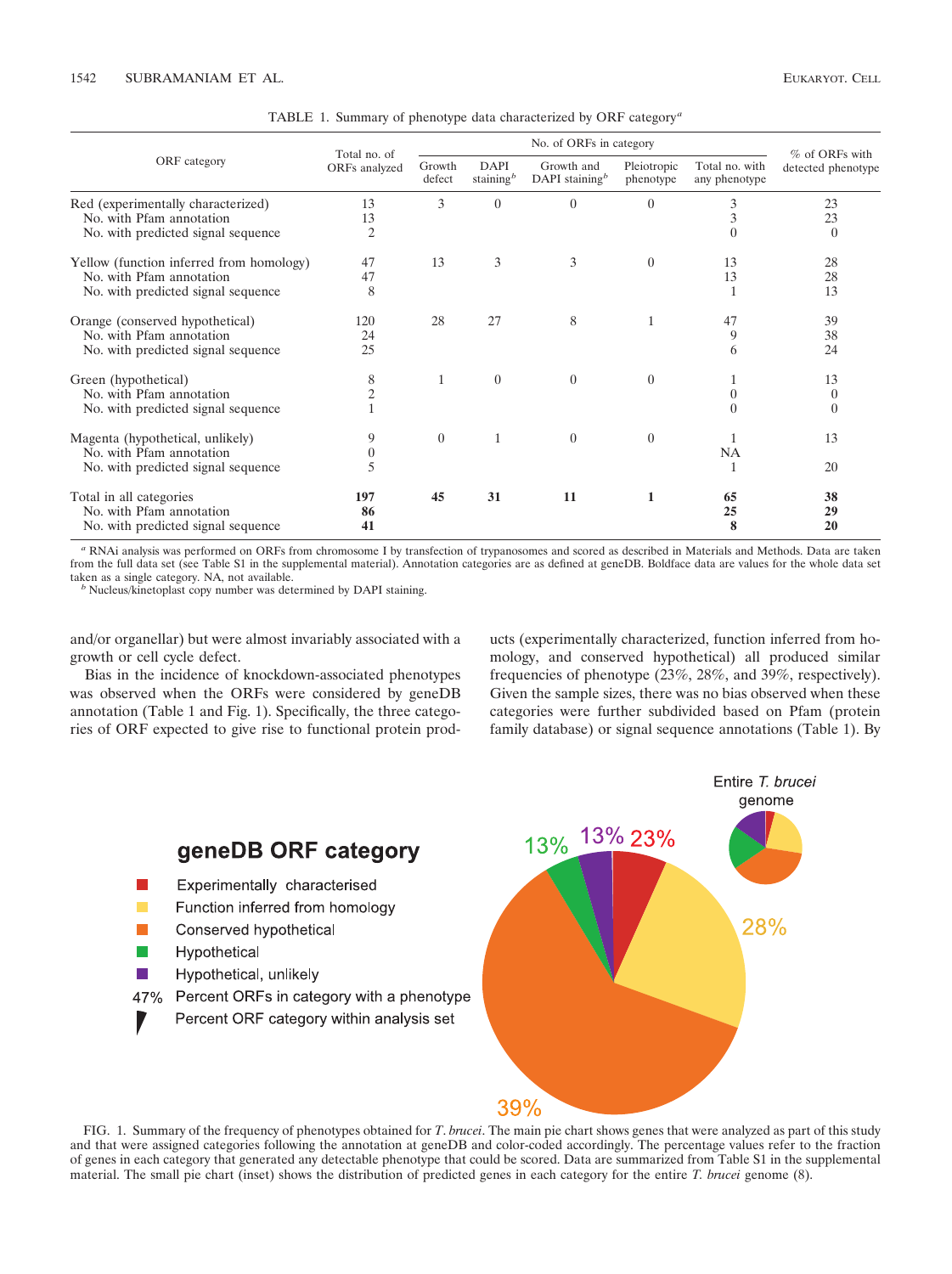

FIG. 2. Frequency of phenotypes among genes annotated as conserved hypothetical and with function inferred from homology. Orange pie charts show the "conserved hypothetical" gene class, subdivided into those genes restricted to the kinteoplastida and a smaller category with some level of similarity to genes in nonkinetoplastid organisms. Yellow pies show data subdivided in the same manner but for the "function inferred from homology" gene class. The gray pie charts show merged data comprising both classes. Raw data are available in Table S1 and summarized in Table S2 in the supplemental material. By a chi-square test there is no significant difference between the distributions in the kinetoplastida only or widely conserved cohorts for the function inferred from homology or total analyzed categories, while the significance for these cohorts in the conserved hypothetical category is a  $P$  value of  $>0.07$ . Given the small sample size for the conserved hypothetical, widely conserved cohort, this is not considered significant.

contrast, the two ORF categories considered less likely to produce functional gene products (hypothetical and "hypothetical, unlikely") indeed produced a lower frequency of knockdown-associated phenotypes (both 13%). Of the "hypothetical, unlikely" class of knockdowns (predicted at  $\leq 150$ codons), only one produced a phenotype, but as this was at the limit of detection, the data should be treated with caution (TFN1.202 in Table S1 in the supplemental material). None of the small ORFs analyzed is significantly expressed based on microarray studies (S. Melville, K. Matthews, C. M. R. Turner, A. Tait, and A. Ivens, personal communication).

**Detectable phenotypes are not preferentially associated with widely conserved genes.** We considered the possibility that phenotypes are more likely to be associated with core functions than with proteins specifically required for specific life cycle stages, especially as our analysis was performed exclusively on the bloodstream form parasite in vitro (14). The ORFs of the former type are more likely to have arisen early in eukaryote evolution and, hence, to be widely distributed among multiple taxa, while those of the latter are more likely to be kinetoplastid or even species specific. We considered the conserved ORF categories (function inferred from homology and conserved hypothetical), which comprise 85% of the data set; no significant bias was present in the phenotype frequency associated with ORFs that are kinetoplastid specific or widely distributed among the eukaryotes (Fig. 2 and see Table S2 in the supplemental material). The presence of a significant number of nonconserved ORFs in the essential cohort indicates that there is a large proportion of kinetoplastid-specific ORFs required for basic functions in in vitro culture. This set of ORFs potentially contains excellent drug targets that could be assessed by in vitro methods as they are, by definition, not found in the host genome.

**Large-scale genomic features of functionality.** Trypanosome coding sequences are organized into large polycistronic transcriptional units. Such an arrangement has the potential to include biases in the position of particular classes of genes, and some evidence suggests functional clustering may be present (23). There appear to be three large polycistronic transcription units within the core region of chromosome I, one on the bottom strand and two on the top, together with four smaller polycistrons, three of which are on the bottom strand (20) (Fig. 3).

The large transcription units do not display strong evidence of clustering, strand bias, or positional effects that correlate with a knockdown phenotype. For example, a relationship between a high proportion of phenotype-associated genes and short intergenic distances was examined in the large polycis-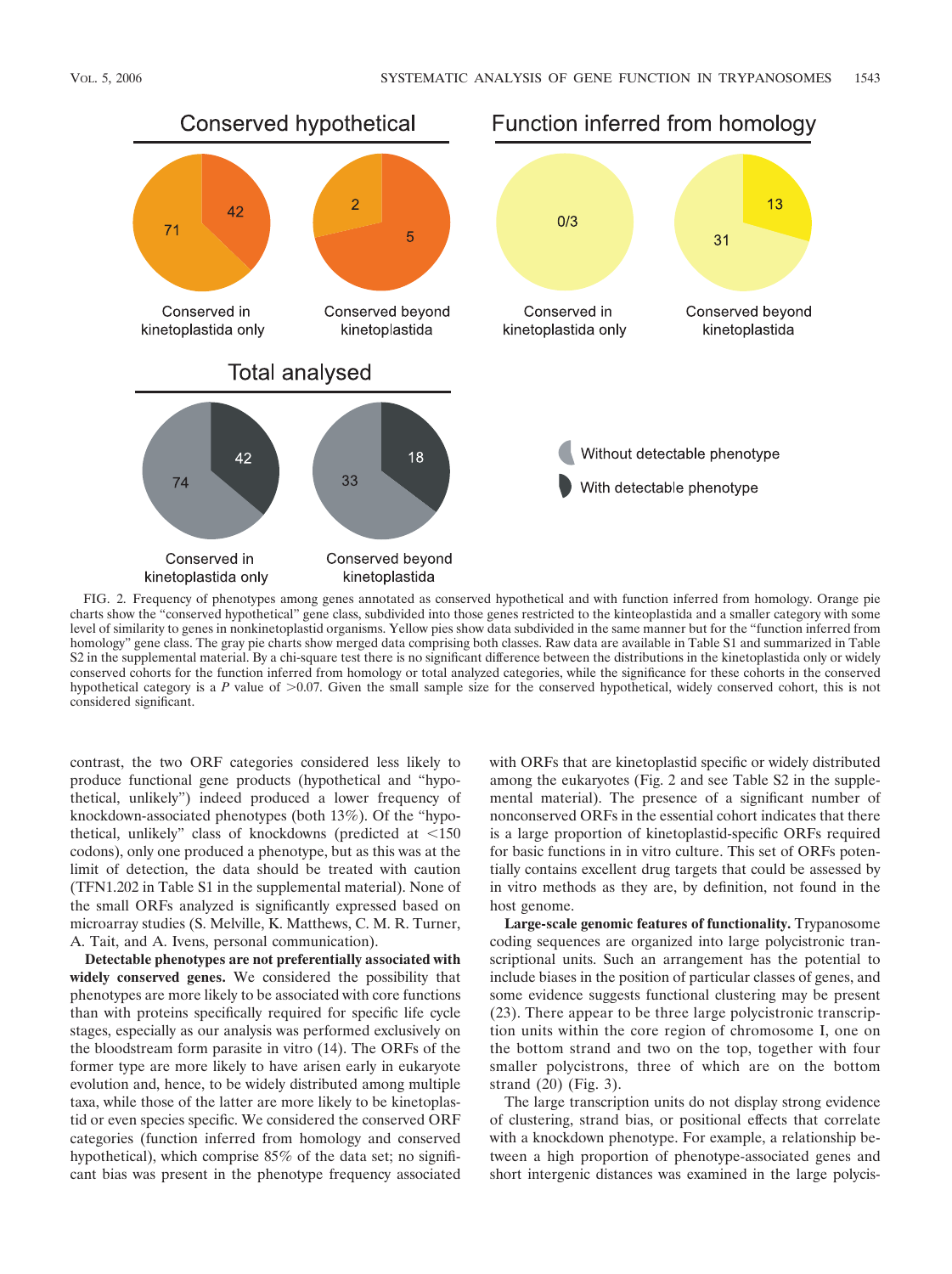

FIG. 3. Locations of ORFs studied on chromosome I of *T*. *brucei*. (A) Overview of organization of the core of chromosome I from *T. brucei* TREU 927/4. Shown are the positions of both large (dark blue) and small (magenta) polycistronic transcription units and the position of an rRNA gene cluster. Also shown is the putative location of a centromere based on synteny with *T. cruzi* (29). (B) The ORF map is redrawn from reference 20 with permission of the publisher. The central region of chromosome I of the genome reference strain (*T. brucei* TREU 927/4) is shown, together with annotation of the ORFs according to phenotype. Green, no phenotype detected; red, phenotype detected; white, ORF not analyzed. Regions of repetitive sequence are highlighted in light blue, and a region that may correspond to a centromere is highlighted. Numbers refer to nucleotide position, counting from the left-hand end of the chromosome. Note that ORF numbers have been removed for clarity, but this figure corresponds exactly to the annotation used by Hall et al. (20).

tronic unit on the bottom strand (Fig. 3) (between kbp 200 and 280). Such a relationship was not supported, as determined by comparison of the frequency of phenotype-associated ORFs between the 5' third and the central or 3' third of the cistron  $(P = 0.43$  and  $P = 0.17$ , respectively, by a chi-square test). There was also no evidence of bias in the incidence of phenotype-associated ORFs between the three large cistrons (data not shown). Hence, phenotype-associated ORFs are not strongly clustered on chromosome I.

Two of the smaller polycistrons located between kbp 730 and 810 fall within a region displaying synteny with a potential centromeric region identified in *T. cruzi* (29). None of the eight ORFs sampled from these polycistrons had a phenotype, and microarray analysis did not reveal detectable transcription in this region (S. Melville et al., personal communication), suggesting that this region of chromosome I is unlikely to encode protein products. The remaining two small polycistrons were sampled with a single ORF each, and no phenotype was obtained. The first, located around kbp 520, contains only one ORF of  $>450$  nucleotides in length, a 1.4-kbp *ESAG2* (where ESAG is expression site-associated gene) gene. The final small polycistron around kbp 645 contains only three significant ORFs (geneDB accession no. Tb927.1.2820-80), all encoding a putative pteridine transporter.

**Non-growth phenotypes.** A small proportion of genes are associated with nuclear, kinetoplast, and cytokinesis defects (3.3, 1.4, and 1.9%, respectively). Among seven genes associated with a nuclear defect  $(0N > 4.5\%)$  were histone H3 (TFN1.218), cyclin 6 (TFN0.8), a (conserved hypothetical) protein with homology to the PRP38 pre-mRNA splicing factor (TFN1.212), and a probable arginine *N*-methyltransferase (TFN1.25). Topoisomerase II (TFN0.13) knockdown, as expected (35), and two additional conserved hypothetical proteins (TFN1.55 and TFN1.161) generated a kinetoplast defect  $(0K > 4.5\%)$ . BLAST analysis of the four conserved hypothetical genes associated with a block in cytokinesis  $(2N > 12\%)$ revealed similarity to a histone methyltransferase (TFN1.24), intermediate filament proteins (TFN1.20), and a scaffold-type,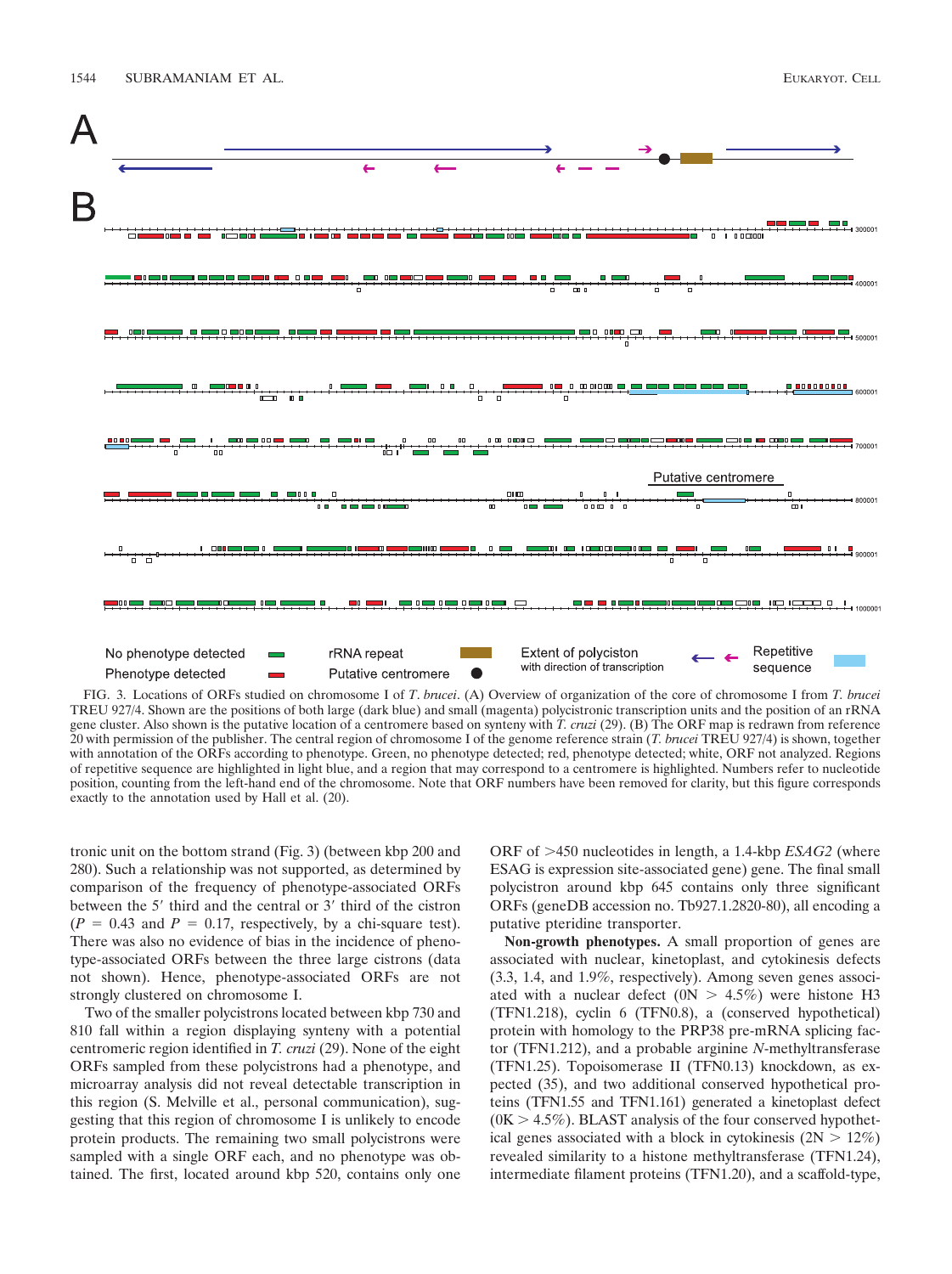

FIG. 4. Validation of lectin assays, morphology, and RNA knockdown. A selected set of genes was analyzed for evaluation of the phenotyping assays (full data available in Tables S1 and S3 in the supplemental material). (A) Verification of four components of the secretory and glycosylation system as analyzed using the ConA uptake assay at 37°C. Trypanosomes harboring p2T7 RNAi constructs directed toward Sec61 (TFN0.15, geneDB Tb11.02.4100), a component of the ER translocase, BiP (TFN0.17, geneDB Tb11.02.5450/5500), the major ER chaperone, GRASP55 (TFN0.14, geneDB 11.02.0280), a Golgin responsible for maintenance of Golgi complex stacked cisterna, DPM synthase (TFN0.18, geneDB Tb10.70.2610), and the empty vector control (TFN0.0) were induced and analyzed by pulsed ConA uptake, followed by fluorescence microscopy as described in Materials and Methods. Green fluorescence is ConA, blue is DNA (DAPI); both channels are shown merged over a phase-contrast image. Scale bar,  $5 \mu m$ . (B) RNAi knockdown in two cells lines, one with and one without a growth phenotype. Following induction, cells harboring RNAi constructs for TFN1.16 and TFN1.53 (geneDB Tb927.1.4300 and Tb927.1.3250, respectively) were extracted for total RNA, which was then separated on an agarose gel and transferred to nylon membranes. Each construct was probed using a digoxigenin-labeled riboprobe corresponding to the targeted gene. In both cases significant loss of hybridization was observed. Controls for loading (rRNA), visualized with ethidium bromide, are also shown.

growth control protein (TFN1.21). The small number and identity of the genes in these three classes suggest accurate annotation of these nuclear, kinetoplast-associated and cell cycle defects.

Several accessible cellular systems were monitored, specifically the morphology of the mitochondrion, the Golgi apparatus, and the endosomal system, using fluorescent lectin conjugates and validated vital stains (Fig. 4A). The ability of these assays to provide a meaningful readout was evaluated by construction of a set of 12 RNAi knockdown plasmids expected to affect targeted biological subsystems, specifically, glycosylation, Golgi structure, cytoskeletal integrity, protein secretion, and cell cycle progression. The majority of these knockdowns behaved as expected (Fig. 4A; see Tables S1 and S3 in the supplemental material). For example, ConA reacts with glycans present mainly on VSG as components of N-glycans and the core GPI-glycan; staining of cells with ConA at 37°C results in extensive labeling of the entire endocytic apparatus, including the flagellar pocket, endosomes, and the lysosome (Fig. 4A). Knockdown of GRASP55 and dolichoylphosphorylmannose (DPM) synthase, part of the Golgi matrix system and responsible for generation of dolichol-P-mannose, a mannosyl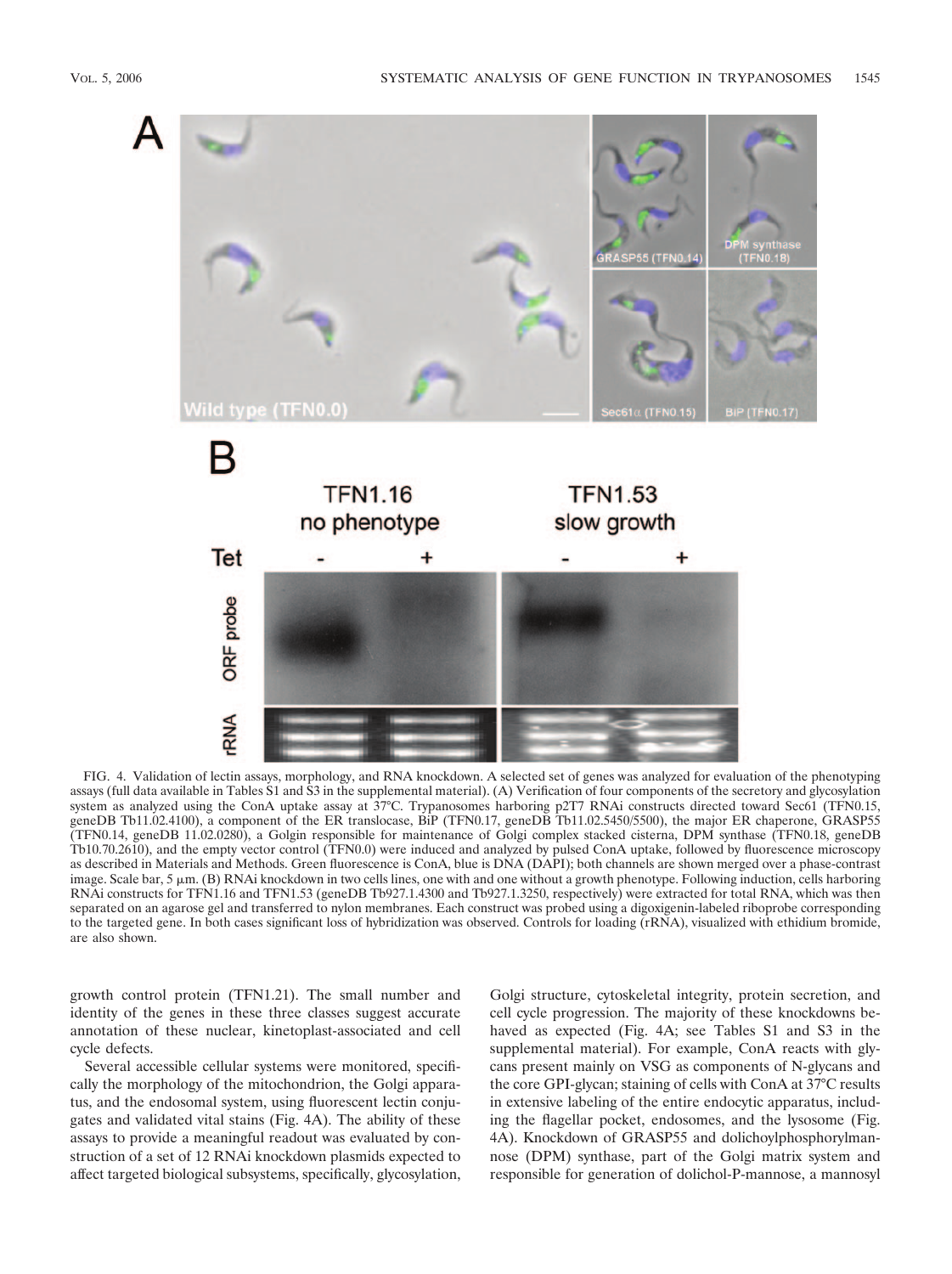

FIG. 5. Example of phenotypic analysis of a pleomorphic defect. Data for TFN 1.195 (geneDB Tb927.1.1340) are shown (reproduced using data from the trypanoFAN website [http://trypanofan.path.cam.ac.uk]). The protein is weakly predicted to contain an FG-GAP motif (Pfam PF01839; a  $\beta$ -propeller), commonly observed in members of the integrin cell adhesion molecule family. (Left) Growth curves for wild-type (parental strain; red), uninduced p2T7 · TFN1.195 (blue), and induced p2T7 · TFN1.195 (green) cells are shown for a period of 9 days (top graph). An analysis of nucleus and kinetoplast copy number in TFN0.0 (empty vector; green) and TFN1.195 (red) is shown in the bottom graph. Categories that are part of the normal cell cycle progression are in bold. (Right) ConA uptake at 4°C and 37°C. ConA fluorescence is shown in green; DAPI (DNA) stain is shown in blue merged with the corresponding phase-contrast image. Scale bar, 5  $\mu$ m. Inset shows a digital  $\times$ 2 magnification of a cell at 37°C to illustrate the phase-light vacuole.

donor for GPI and N-glycosylation, respectively, resulted in comparatively minor alterations to the lectin stain, with a decrease in intensity but, on the other hand, did generate a severe growth defect. The absence of a strong effect on the lectin stain for these gene products is possibly due to incomplete suppression or partial redundancy; for example, in *Saccharomyces cerevisiae*, knockout of the Golgi reassembly stacking protein (GRASP) homologue is viable, and unless knockdown of DPM synthase approached 100%, even residual activity may facilitate continual glycosylation. For example, the level of the VSG GPI-anchor precursor P2 is approximately 10-fold greater than that required for GPI addition to newly synthesized VSG (25).  $\text{Sec61}\alpha$  and BiP knockdowns, components of the endoplasmic reticulum (ER) membrane translocon and ER lumenal chaperone system, respectively, resulted in rather stronger effects on lectin staining, with BiP RNAi leading to a complete loss of ConA reactivity. Significantly, both of these gene products are also essential in *S. cerevisiae*, consistent with the potent phenotypes observed here. Further, we adopted a conservative scoring system for the lectin, BODIPY-ceramide, and lysotracker staining. Some knockdowns are scored as normal for ConA in the data set, for example, *N*-ethyl maleimide-sensitive factor (TFN1.40); in this particular example, there are some cells with abnormal staining, but the persistence of cells within the population retaining a wild-type stain is scored as normal. This regime increases the likelihood of false negatives but significantly reduces false-positive assignments. Hence, while it is still not possible to ascribe a level of statistical significance to the morphological assays, the data are consistent with a low error rate from nonpenetrance, sample handling, and biases and indicate that the assays are capable of detecting the systems targeted.

One knockdown, TFN1.195 (geneDB accession no. Tb927.1.1340), produced a severe growth defect, perturbation of the cell cycle, and also defective accumulation of ConA. There was also a phase-light vacuole in the posterior region of the cell, likely associated with the endosomal system (Fig. 5). The associated predicted protein product indicates similarity to the Pfam FG-GAP integrin domain and the presence of a  $\beta$ -propeller structure, a common motif for proteins involved in membrane trafficking, for example, clathrin and nuclear pore proteins (15). The absence of an ER membrane-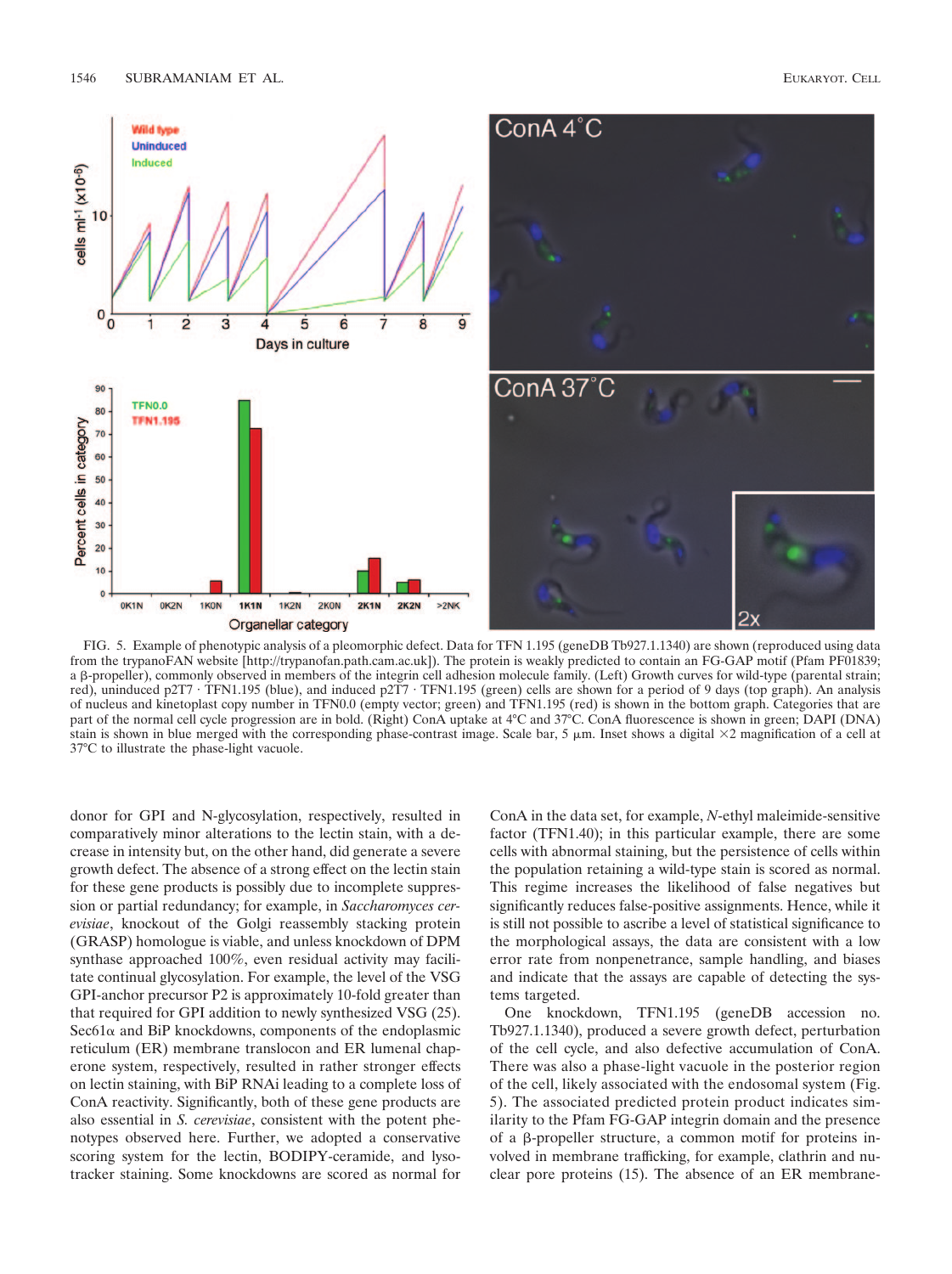

FIG. 6. Position of RNAi target within the ORF has no significant effect on phenotype frequency. A total of 61 ORFs were selected at random from the target set, and the position of the RNAi construct was calculated with reference to the overall ORF size (distance from start codon ATG to 5' end of RNAi construct/distance between start and stop codon). Data are shown for those with and without a growth defect; values are the means  $\pm$  standard deviations.

targeting domain or an extensive region of hydrophobicity that could encode a transmembrane domain suggests that the product is cytoplasmic. Given both the phenotype and the predicted organization of the Tb927.1.1340 gene product, it is tempting to speculate that Tb927.1.1340 may encode a novel vesicle coat system; however, additional experimental evidence is required to confirm this assignment.

**No evidence for positional effects in RNAi in trypanosomes.** We analyzed a subset of the knockdown collection for evidence of position effects with respect to the RNAi construct sequence relative to the ORF start site. Our analysis of 61 RNAi knockdowns (52% with a growth defect and 48% without) indicated that there was no significant difference in the positions of the RNAi constructs between these two sets (Fig. 6). Hence, we suggest that target selection based on specificity is by far the more important parameter, and position within the ORF is unlikely to have a major influence on phenotype.

# **DISCUSSION**

Here, we report the first systematic study of gene function in a parasitic organism of major public health importance. Use of RNAi for genome-wide functional annotation has been demonstrated in yeast (14), nematode (24), insect (10), and human systems (38) and is now the method of choice for similar analyses in *T. brucei*. We chose the bloodstream form trypanosome as the life stage that is responsible for disease in mammals and that displays a range of metabolic, cellular, and genetic characteristics that are relevant to understanding and controlling infectivity and morbidity. A suite of protocols was established for rapid and systematic phenotypic analysis and applied to a large cohort of knockdowns.

The major findings of the study are as follows. First, approximately 12% of knockdowns were lethal, with a further  $\sim$ 11% exhibiting impaired growth. Extrapolation to the whole genome suggests that at least 1,500 ORFs are needed for robust growth in vitro; this number is likely an underestimate for a combination of reasons; specifically, the data cover only a single life stage, and we are aware of a number of probable false negatives within the data set. Second, there is no higherorder genome organization associated with the presence of a knockdown phenotype, specifically, clustering or strand bias within the polycistronic transcription units. Third, there is no evidence to support an increased frequency of knockdown phenotypes associated with widely conserved genes.

As analysis was performed exclusively in one life cycle stage in in vitro culture and within a limited time frame, a significant number of apparent nonessential genes may, in fact, be essential under distinct conditions. Hence, the number of ORFs required to complete the life cycle is likely to be substantially greater than predicted from the present data set. Gene products required solely for completion of the many insect stage portions of the life cycle or needed specifically for survival in the mammalian host, e.g., those required for immune evasion, are likely to have been missed by this study. In addition, many of the experimentally characterized gene products are highly abundant proteins, which may be difficult to efficiently suppress by RNAi; however, a recent study indicates that VSG, which represents  $\sim$ 10% of total mRNA, is efficiently targeted by RNAi (33). Protein products with enzymatic activity may be more difficult to completely silence, however.

A total of 180 of the knockdowns targeted ORFs that, based on in silico analysis (e.g., presence of orthologues in other organisms) and/or prior experimental study, are likely to be expressed. Of this set, 33% displayed growth or cell cycle phenotypes, with 23% exhibiting growth defects alone; 12% scored as severe, and 11% were considered mild. This is similar to findings in *S. cerevisiae* (19) and *Schizosaccharomyces pombe* (14), where approximately 18% of genes appear to be essential for growth in rich medium, with a further 15% associated with a growth defect. These latter studies concluded that essential genes are generally conserved among eukaryotes, which would support a model whereby core metabolic processes are essential and more specialized lineage-specific functions are less so, at least in in vitro cultures in rich medium (14, 19). However, this does not appear to hold true when analysis is extended to trypanosomatids, where no statistical difference was seen in the frequency of essential genes in the widely conserved and kinetoplastid-specific cohorts. Over 25% of *T. brucei* annotated ORFs are hypothetical and lack homology with any other genomes, and around half of these are small  $(\leq 150$  amino acids). These ORFs are significantly underrepresented among phenotype-associated knockdowns, although we note that some small ORFs are indeed functional (21, 22). Hence, the majority of these ORFs are either not expressed, encode dispensable *T. brucei* specific functions, or do not represent true genes.

The lack of a relatively increased frequency of essential genes within the widely conserved ORF cohort may reflect technical differences between the various studies (14, 19). However, an alternative explanation is that the evolutionary distance between the organisms is substantially greater here than in the earlier work, which was restricted to taxa within the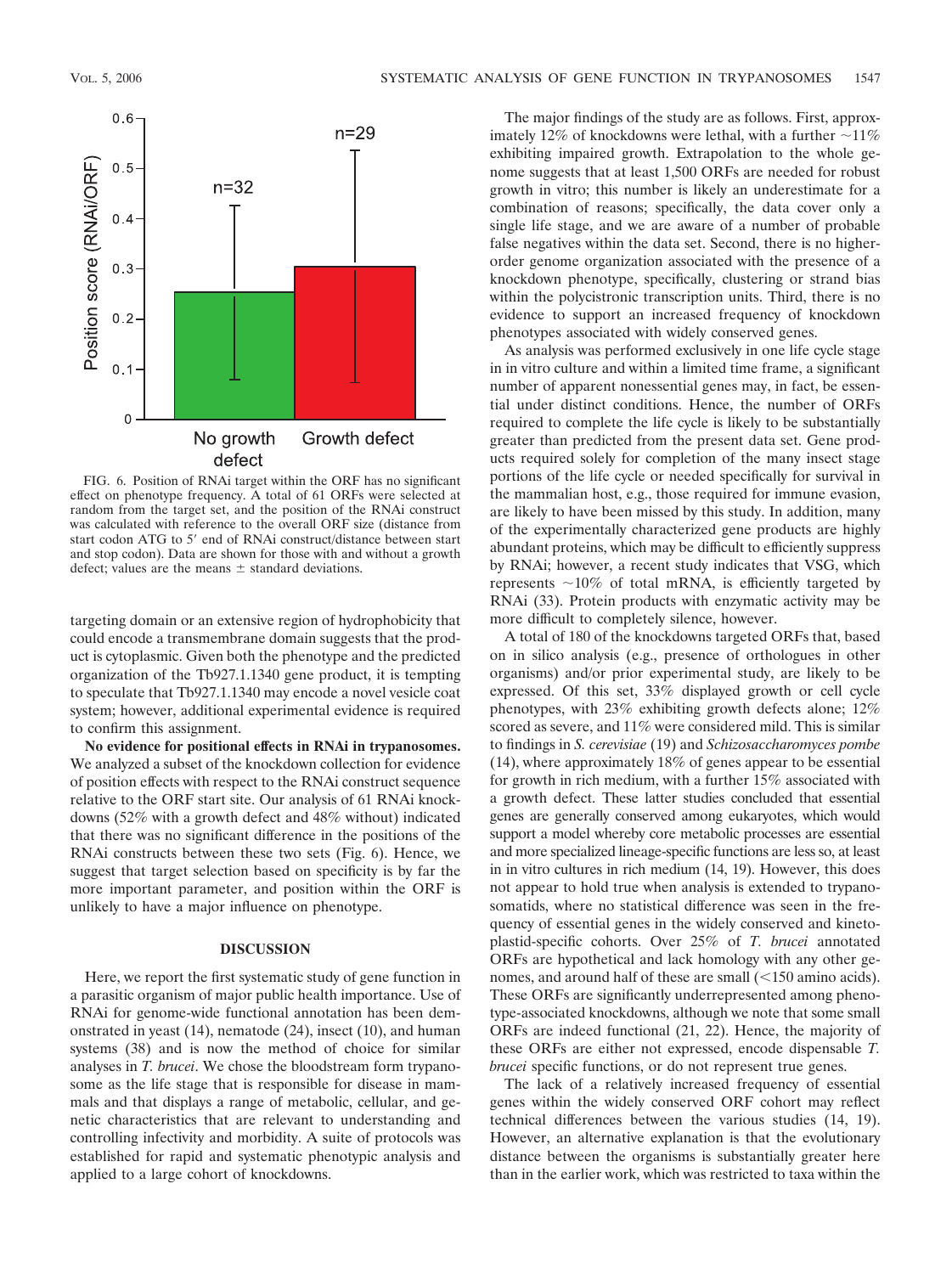Opisthokonta, i.e., metazoa and fungi, rather than between members of the Excavata and Opisthokonta. Thus, the high degree of divergence between the Opisthokonta and trypanosomes may explain the failure to identify homologues and the apparent lack of evolutionary conservation of the trypanosome essential gene cohort. It is unlikely that trypanosomatids contain a radically different core metabolome, despite a number of significant unique features, and therefore it is a possibility that the apparent emphasis on conserved genes being essential is a reflection of a relatively close evolutionary relationship. More extensive analysis of the trypanosome genome and also documentation of essential genes in additional divergent taxa will be required to determine which of these possibilities applies. The majority of *T. brucei* genes with associated growth defects (62%) are hypothetical proteins conserved among trypanosomatids but with no homology with any other sequences in the public databases. This finding highlights the evolutionary divergence of these organisms, and, since there is little information available from model organisms for most *T. brucei* genes, also underscores the importance of functional annotation of the *T. brucei* genome for full comprehension of eukaryote biology.

The dense coverage of chromosome I allowed examination of clustering or strand bias associated with function. Since no general association was identified, the forces maintaining the remarkable degree of synteny among trypanosomatids, i.e., the conserved order of genes along the chromosome, remain elusive (17). However, two of the smaller polycistrons fall within a region located between kbp 730 and 810; all eight ORFs sampled in this region gave no phenotype. This region is syntenic with a putative centromere recently described for *T. cruzi* (29), suggesting that the centromeric region of chromosome I of *T. brucei* resides here. As the analysis is limited to chromosome I, any potential functional clustering within the other megabase chromosomes of *T. brucei* is not addressed by the present study and must await further work.

RNAi is a powerful method for functional study of the *T. brucei* genome. Quantitative growth analysis has the advantage of permitting detection of subtle phenotypes or those associated with partially redundant functions. The strongest indicator of function is a growth or cell cycle phenotype, indicating that these parameters alone could be used for rapid screening. The data also imply that any defect in the biological systems that could be scored and analyzed here is likely of sufficient severity to have a negative impact on growth also. The small number of phenotypes obtained beyond the growth and cell cycle category opened the possibility that the assays are insufficiently sensitive to detect minor defects, while the validation set clearly indicates that the assays are capable of detecting significant defects. The observation that essentially all organellar system phenotypes were indeed associated with a growth/ cell cycle phenotype suggests that significant perturbation of the structure and/or function of organelles is not well tolerated by the trypanosome.

Three RNAi knockdowns produced very mild morphological abnormalities that were not associated with a growth defect. TFN1.132 ( $\beta$ -COP) exhibited cells that were wider latitudinally across the center of the cell than the controls. TFN1.194 (phosphatidylinositol kinase) cells appear to contain phase-dense granules or vacuoles and TFN1.117 (developmentally regulated phosphoprotein [39]) exhibited phase-light vacuoles in the posterior of the cell. In each case the morphology was detected mainly in cells fixed for lectin stains, and due to the subtlety of the defect, these knockdowns are scored as normal in our data set. Additional studies are required to validate these defects; but while suggesting that additional phenotypes are present, an experienced investigator is essential to detect these abnormalities, and hence such phenotypes are unlikely to be easily observable in high throughput. We also observe in a small minority of cases that a phenotype was not observed where a potent effect was expected (28), perhaps most surprisingly for  $\alpha$ -tubulin. Retesting of the  $\alpha$ -tubulin and RPN6 RNAi constructs in a double-inducible cell line, with tighter control over expression of the double-stranded RNAi (3), did result in the expected phenotypes, suggesting that the inability to detect a phenotype is likely a result of lethality due to leakiness in the SMB cell background. While this indicates that a number of phenotypes may have been lost, the ability to reproduce the clathrin RNAi phenotype suggests that, in the main, leakiness of the p2T7 system is not a major concern.

Many otherwise-uncharacterized trypanosome genes, where informatics is not informative, are now known to be required for growth in culture. A significant new challenge is posed by these data; despite knowledge that the ORF encodes a protein required for growth, the absence of informatics data provides no clues for subsequent analysis. Individual functional analysis of genes lacking annotation is a slow and expensive process and clearly is not scalable to whole genomes. In addition to a need for more sensitive phenotype detection, the location of a gene product is a highly informative piece of data that can aid in the design of more detailed experimental approaches, and rapid methods for achieving this are clearly needed.

This report represents a robust validation of RNAi as an approach for systematic functional annotation of the *T. brucei* genome and provides experimental confirmation of many in silico predicted gene models. Extensive gene conservation among the trypanosomatids means that the present study also represents an advance in annotation of the *T. cruzi* and *Leishmania* genomes. The challenge is now to extend analysis to the remainder of the trypanosome genome and to establish more powerful tools and methodologies for in-depth phenotype detection and/or selection. For example, barcode RNAi selective screening, pioneered for use in mammalian cells (38) and tested in *T. brucei* (4), could facilitate analysis of a large numbers of ORFs, while creation of live-cell reporter strains is likely to improve throughput and sensitivity; this aspect is particularly critical as the availability of live-cell organellar markers would facilitate multiple interrogation of morphology of subcellular compartments without the use of staining protocols which are inherently variable and which likely underpin much of the low frequency of such phenotypes detected in the present work. Further functional screening will greatly enhance both our understanding of the basic biology of the trypanosomatids and the identification of new drug targets.

### **ACKNOWLEDGMENTS**

We are indebted to many in the trypanosome community for advice and support during this project and in particular to Dave Barry (Glasgow), Christine Clayton (Heidelberg), and Mike Turner (Glasgow) during planning phases and to Michael Boshart (Munich), Christiana